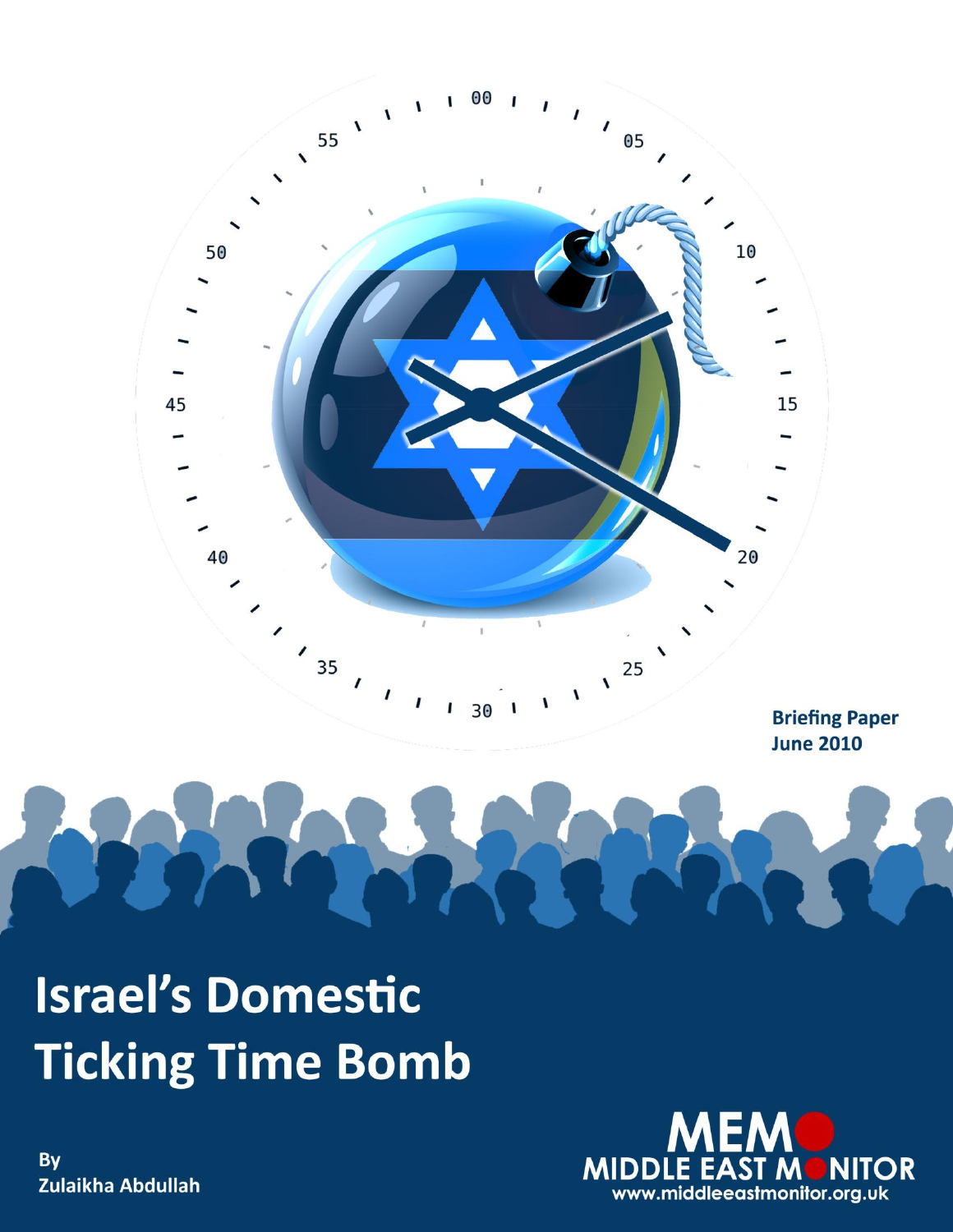

#### **BRIEFING PAPER**

**June 2010**

## **Israel's Domestic Ticking Time Bomb**

"Israel has enjoyed strong economic growth over the last decade, but the benefits of this are being distributed unevenly. Poverty rates are higher than in any OECD country, which reflects the deep social and economic divides in Israeli society."<sup>1</sup>

According to most reports, Israel's economy has managed to withstand the global economic down turn quite admirably. Often described as an advanced, industrialised and technologically sophisticated country, it has one of the world's highest GDP per capita incomes. Indeed, last month Israel gained accession to the OECD, membership to which confers an upgrade in economic status from that of an emerging economy, to that of a developed one.

However, its accession to the OECD was controversial, not least because it could not provide economic data independent of the Palestinian territories it occupies. Additionally, it fails to conform to the 2007 benchmarks outlined by the OECD which required it to show "commitment to pluralist democracy based on the rule of law and the respect of human rights, adherence to open and transparent market economy principles and a shared goal of sustainable development".

While there appears to have been no attempts from existing members to veto its admittance, unacceptable social and economic policies demand that it will have to take decisive action on a number of key issues including equal opportunities employment, education, training and working conditions. According to OECD standards, both Israel's poverty levels and nonemployment rates exceed any other member state fostering deep social and economic divisions while its educational attainment levels in core curriculum subject fall significantly below advanced Western countries.<sup>i</sup>



TEL: +44 208 838 0231 FAX: +44 208 838 0705  $EMAIL: INFO@MEMONITOR.BRS.UK$ WEBSITE: WWW.MEMONITOR.ORG.UK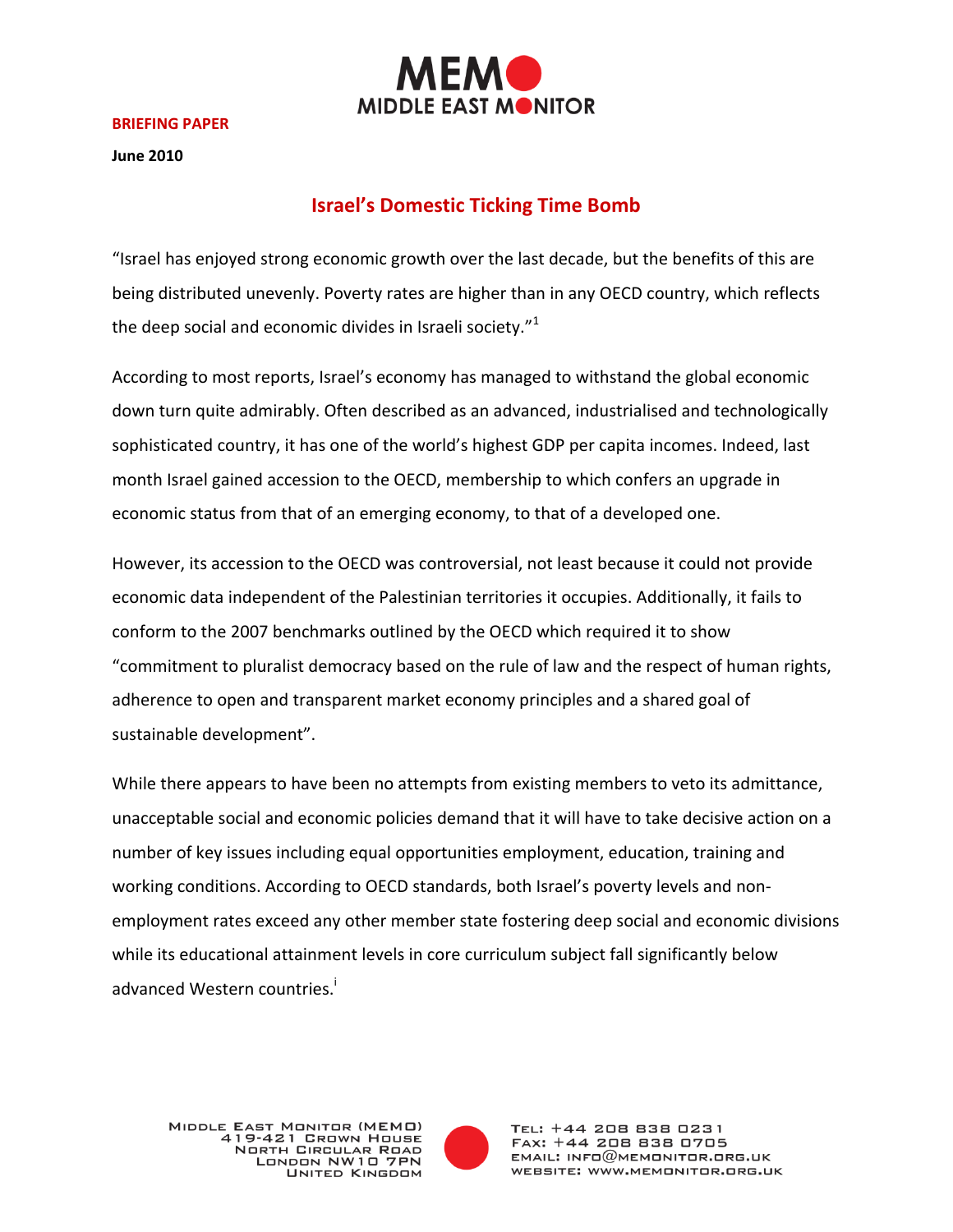

Israel's government hopes that its accession to the OECD will provide diplomatic and perceptual dividend for the country. However, an ever an expanding catalogue of catastrophic political and moral choices which threaten to completely de-legitimise the state appear to soon be among the least of its worries.

A recent study published by Jerusalem's Taub Centre for Social Policy Studies warns that beneath the visage of prosperity and progress lays an existential threat to the state more potent than a dozen intifadas. Emanating from the non-Zionist, isolated sectors of Israeli society and fuelled by demographics and internal policy, it is estimated that within as little as a decade and a half<sup>2</sup>, Israel will face economic collapse.

Taken in combination with the external challenges it faces; the gathering momentum and growing chorus of voices raised in condemnation of its colonial and apartheid like practices in occupied Palestine, its continuous flouting of international and humanitarian law and its abominable record of aggression, the siege mentality has taken root among many Israelis.

### **The Gordian Knot**

*"The gaps in military service create a sense of injustice, but the problem of employment is really existential" "We have about 15 years to resolve this. If we fail, Israel will not be able to sustain itself: For every worker, we will have four people not working.*"<sup>3</sup>

The degree of menace to Israel proffered by its three pronged threat of spiralling nonemployment, sub-standard levels of education, and dwindling numbers of military conscripts cannot be over-stated.

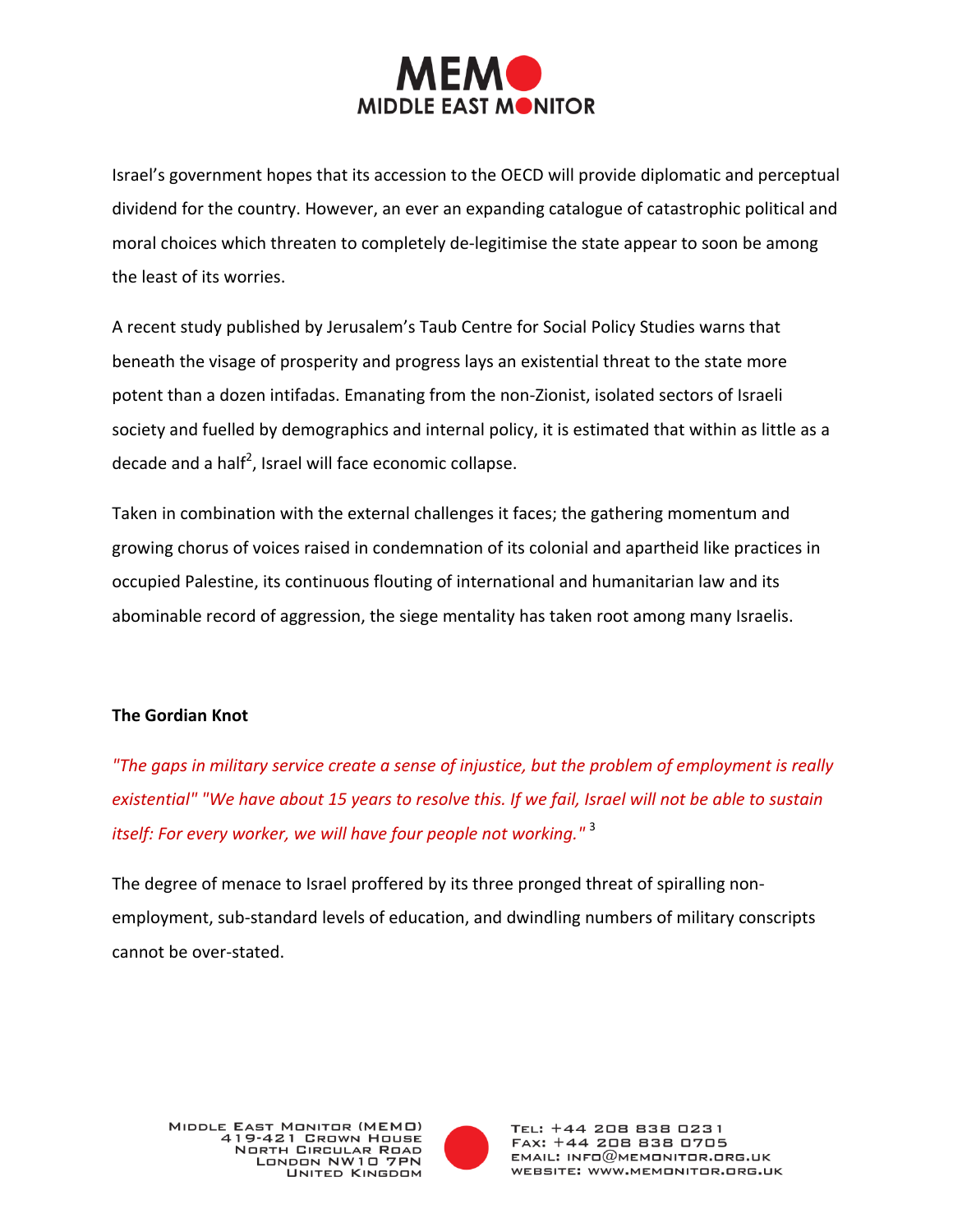

Ostensibly, Israel's labour markets resemble those of its OECD counterparts with an official unemployment rate in 2009 of 7.7%. However, this figure conceals a reality which only clearly emerges when looking at the employment rates of Israel's working-age (35 – 54) population, including figures for those not participating in the labour market. One in five men in this category do not work; a figure 60% higher than the average OECD country. Israel's 18.9% nonemployment rate is considerably higher than the OECD average of  $11.9\%$ .<sup>4</sup>

Non-employment is usually attributed to the Arab and Ultra-Orthodox or Haredi communities. Over the past three decades, rates of non-employment among the Haredi have more than tripled reaching a staggering 65%. Figures show that non-employment among non-Haredi Jews and Arabs have nearly doubled over the same period with Arab non-employment at 27% in 2008.<sup>5</sup> Reasons for Arab non-employment differ greatly from Jewish non-employment.

This non-productive sector of the population is also the fastest growing. In 1980, the Haredi community constituted 4% of the population while currently they make up 10% and it is estimated that in less than 2 decades they will be 20% of the overall population. Together, Arabs and the Haredim currently constitute an approximate 30% of the population while accounting for nearly half of primary school aged children.<sup>6</sup> A study released in 2007 by the Central Bureau of Statistics estimated that one third of all elementary school students will be enrolled in the Haredi education system by 2012; a system that is growing at 39 times the rate of its state equivalent.<sup>7</sup> Indeed, in three decades an estimated 78% of all primary school students will be either Arab or Haredi.<sup>8</sup>

The issue of concern in pupils transferring into the Haredi education system is that, although these religious institutions are supported by government funds, many refuse to teach core curriculum subjects; a situation that is a cause for dire concerns when considering the impact that a generation of Israelis with only a rudimentary knowledge of math and no knowledge of subjects like science and foreign languages will have. The Arab system, though more comprehensive, is also nonetheless underperforming. In the context of a modern labour



TEL: +44 208 838 0231 FAX: +44 208 838 0705  $EMAIL: INFO@MEMONITOR.ORG. UK$ WEBSITE: WWW.MEMONITOR.ORG.UK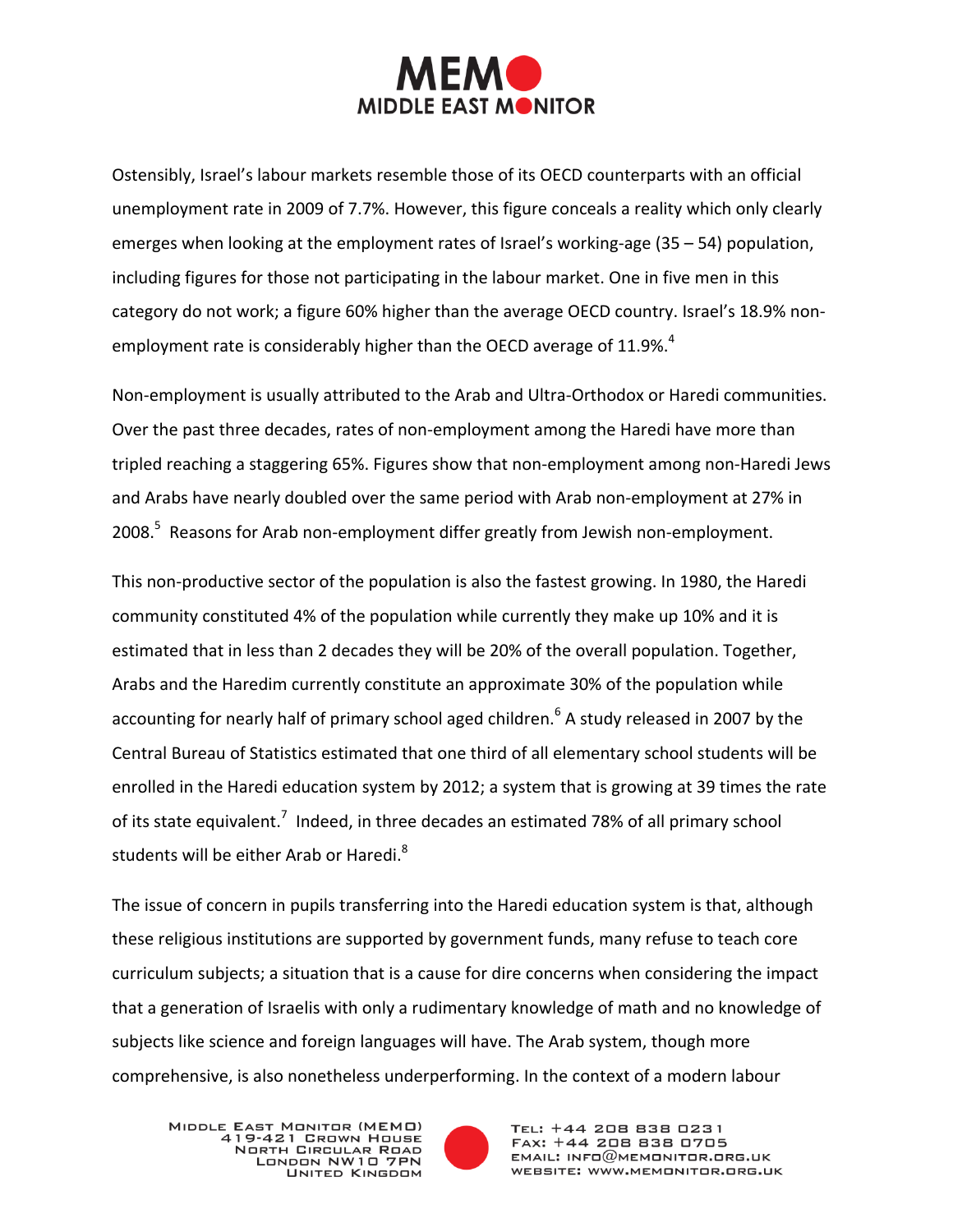

market, this essentially boils down to a redundant generation destined for dependence on the welfare system.

Moreover, a military report released in 2007 revealed that the numbers of eligible Israeli men not enlisting in the army had risen to one in four, with half of that number belonging to the Haredi community. IDF Chief of Staff, Gabi Ashkenazi, has asserted fears that the army will soon have insufficient conscripts.

*Thus, Israel is heading toward a future in which, not only will there be an insufficient number of workers to sustain their economy, but also an insufficient number willing to defend it militarily.*

### **Israel's 'Scholar Society' & the 'Threat' of the Ultra-Orthodox**

# *"Some people drive a taxi, others pray"… "But the Messiah won't come on the merit of you driving a taxi. It will be on the merit of our prayers."*<sup>9</sup>

Following the upheaval in Israeli politics of the late 1970s which saw its two major parties; the Likud and Labour evenly matched, the political significance of the Haredim became crucial in the formation of coalition governments. Despite their traditional rejection of the secular state as a religious abomination, together the Haredi parties control a decisive number of seats in the Knesset and are wooed assiduously by the other parties. $^{10}$ 

Their participation in politics is a religious dispensation and stems strictly from the perceived necessity to press for their community's advantage in the relevant halls of power. More precisely, their principal concern is to obtain and secure the continuity of crucial government funding and political concessions which essentially free its members from the basic civic obligations of Israeli citizens and buffer a chosen lifestyle of no work. Instead, the majority of working age Haredi men prefer to dedicate themselves to religious study in institutions called

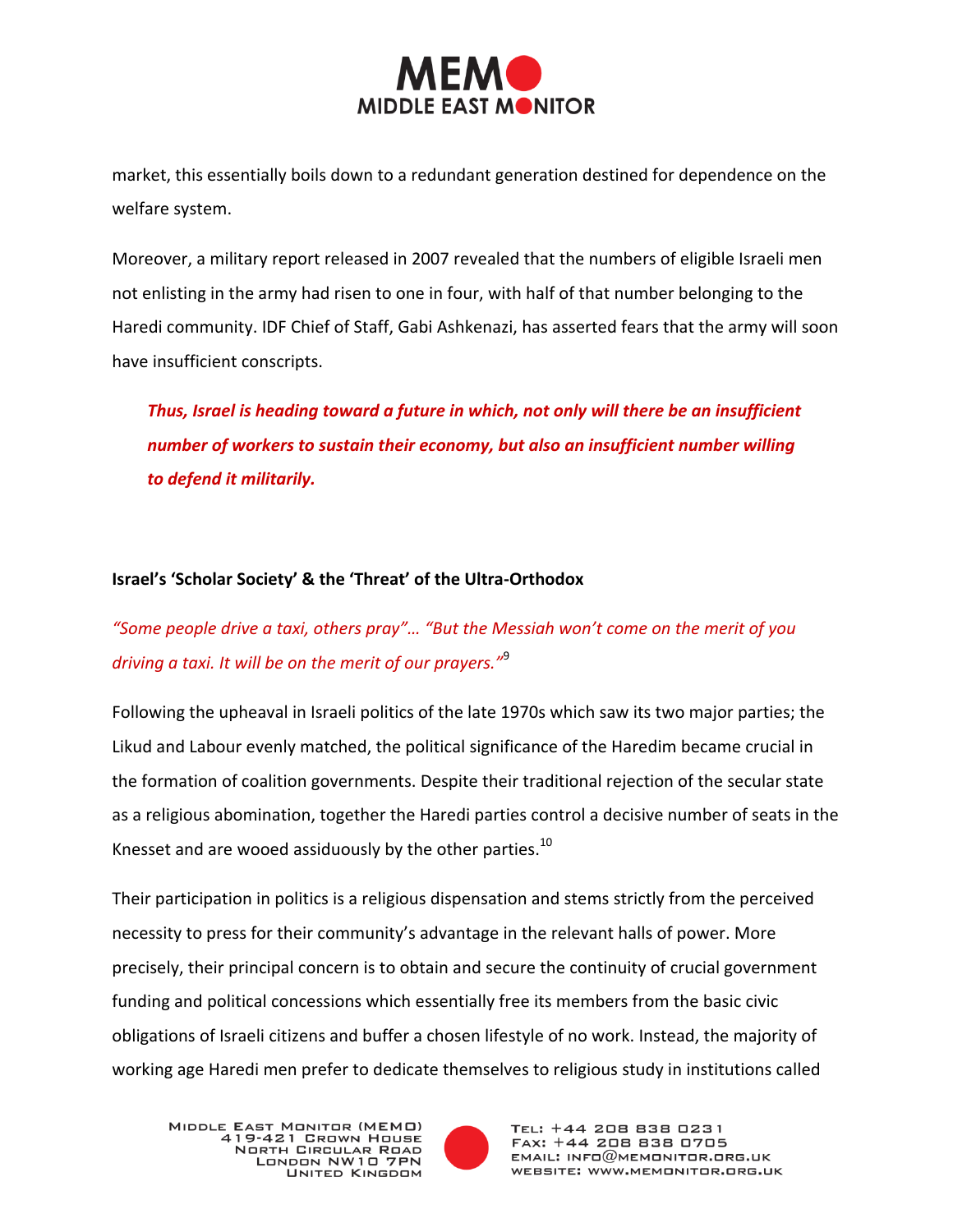

Yeshivas or Kollels creating a society of scholars. The maintenance of this 'scholar society' results in a broad range of political, social, economic and ideological consequences for Israel.<sup>11</sup>

The objectives of this 'scholar society' to which the Haredim are wholly committed, is to continue Jewish education as it existed in the Diaspora before Jewish society was influenced by the enlightenment<sup>12</sup>. The traditional educational structure for males began with eight years in a Heder dedicated exclusively to sacred Jewish studies. The more capable students then moved on to the Yeshiva and after reaching the highest levels and getting married, the best students spend their lives in the study of Talmudic literature in a Kollel<sup>13</sup>.

The system adheres to a narrowly defined emphasis with rigid indoctrination and strives to exert totalitarian control over its students allowing little or no secular or humanistic studies. Nevertheless, support for the scholar society, as representatives of a romanticised Diaspora ideal destroyed by the holocaust<sup>14</sup>, persists in modern Israel. Since the 1950s, Yeshivas and Kollels have become the basis for new Haredi society and have flourished. However, the burden of their support falls to the taxpayer; in Israel and the US. US taxpayers contribute a conservatively estimated \$3 billion in annual aid to Israel amounting to approximately \$1,000 for every Israeli citizen $^{15}$ .

Congruent to the Hardi parties' propulsion into the centre of Israeli politics, non-employment rates in the community have tripled while welfare payments have increased fivefold - last year, Israeli Prime Minister, Benjamin Netanyahu, agreed to nearly double some child allowances. State support of the scholar society has come in for fierce criticism, particularly from secularist quarters, however, beyond their political clout and certain demographic considerations, they are thought by some to perform an altogether more significant social function.

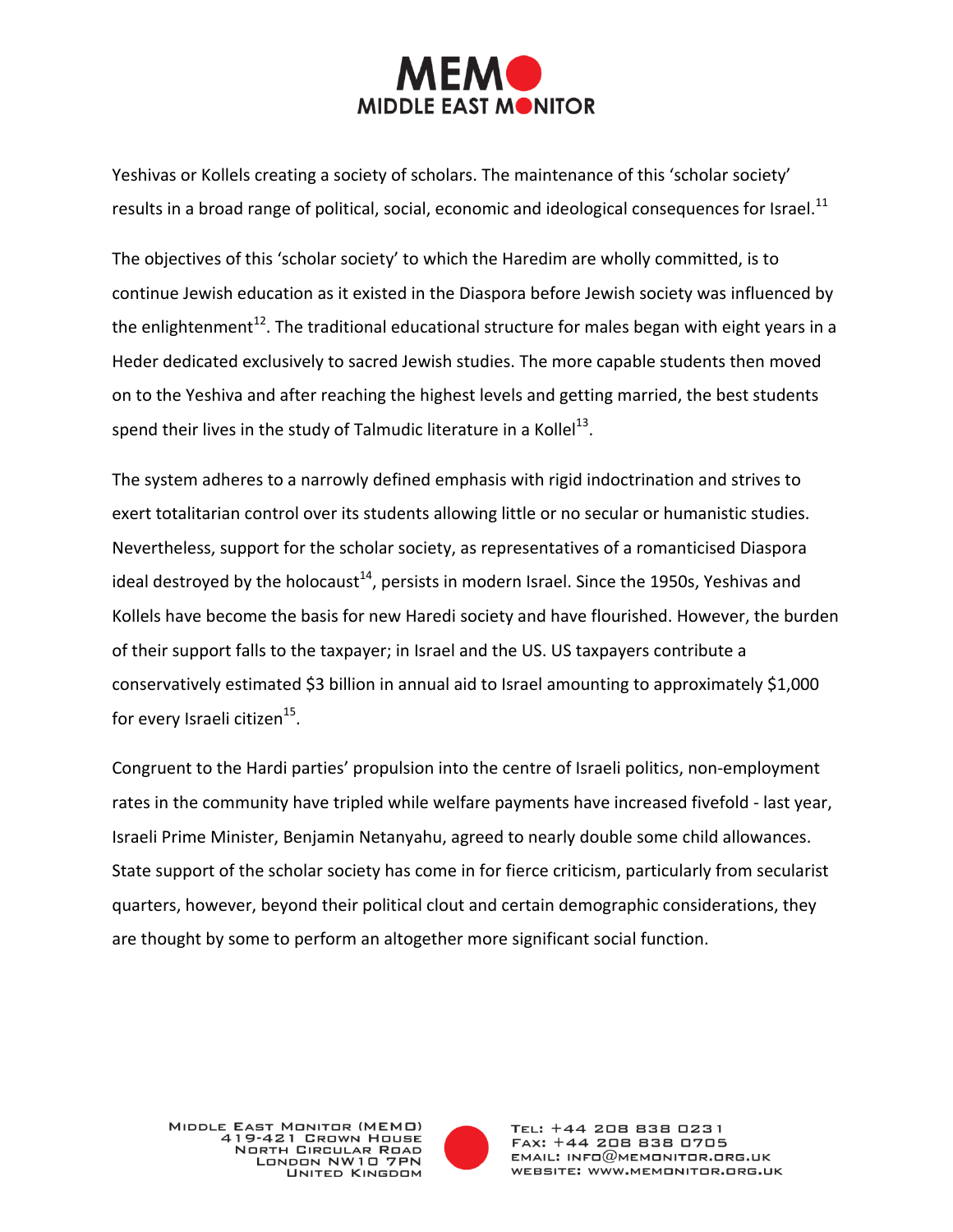

It is believed that both Jews and the state of Israel exist and are shown favour from God by virtue of the scholar society's support and commitment to Talmudic study; this includes God allowing the state to win wars. Thus, the dedication of the Haredim to sacred study and not the IDF, not only allows the state its victories but enables them, their families and to some extent, other Jews to enter paradise. Indeed, many Haredi Rabbis assert that the holocaust was a duly deserved divine punishment for the sins of modernity, the rise of secularism and a decline in Talmudic study in Europe<sup>16</sup>. Needless to say, they demand the establishment of Jewish Religious law as the law of the state.

#### **Israel's 'Fifth Column'; Arab Disenfranchisement**

On the other hand, reasons for Arab non-employment differ radically. Arabs Israelis are often considered a 'fifth column' within Israeli society and are faced with policies and practices of systematic, institutionalised and oppressive discrimination whose sole purpose is to maintain Jewish racial domination<sup>17</sup>. As a result of disenfranchisement and insurmountable barriers thus produced, many Arab men and even more Arab women don't work. The effects of this system are pervasive and no more clearly manifest than within the economic and social sphere, particularly education, employment and professional advancement. A disproportionately low number of Palestinians are employed by the state and there is a virtual Jewish monopoly over the police and security services. $^{18}$ 

*In 2009, the GDP of the average Arab Israeli was \$6,756 compared with \$19,150 for the average Jew. While Arabs make up approximately 20% of Israel's population, in 2005 they received less than 4% of the education budget, and 8% of the welfare budget. Per Capita, the amount of welfare spent on Palestinians was less than 30% of that spent on Jews as a result of which there are three times as many Arab families living below the poverty line as there are Jewish families and 50% of poor children in the state are Arab.*<sup>19</sup>

MIDDLE EAST MONITOR (MEMO) 419-421 GROWN HOUSE **NORTH CIRCULAR ROAD** LONDON NW10 7PN **UNITED KINGDOM** 



TEL: +44 208 838 0231 FAX: +44 208 838 0705  $EMAIL: INFO@MEMONITOR.ORG. UK$ WEBSITE: WWW.MEMONITOR.ORG.UK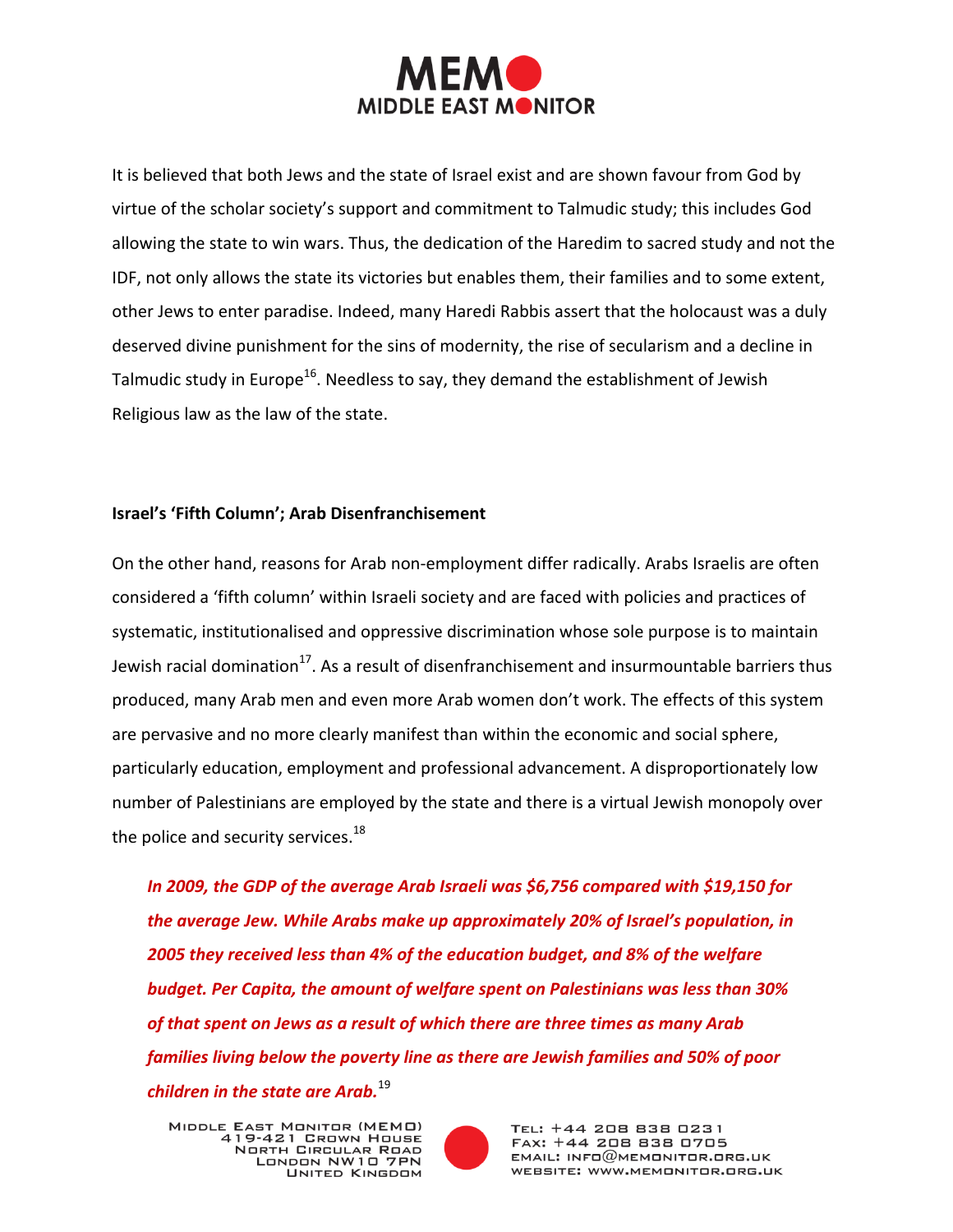

Differentiated government spending on Arab and Jewish students has become critical with a huge resultant shortfall in preparatory and secondary classrooms for Arab students. Within higher education, discrimination takes the form of seemingly harmless bylaws which specifically target and disadvantage Arab students significantly reducing their numbers. A staggering 80% of all student drop outs are Arabs.<sup>20</sup>

*Within politics, demands that Arab politicians be made to declare loyalty to the Jewish, Zionist state of Israel, its symbols and values, with all that such a declaration entails as well as the institution of a number of other fascist laws makes it easy to de-legitimise Arab politicians and thus the community they represent.*

Arabs also face discrimination with regard to judicial sentences and punishment; reports show that they are given 20-30 times harsher punishments than Jews when committing the same crimes.<sup>21</sup>

As such, it would be highly dishonest to lump Arab Israelis arbitrarily under the same banner as the Haredim and attribute their unemployment to "cultural traditions"<sup>22</sup> when they are forced to live under a system of institutionalised racism comparable to Apartheid in South Africa. As highlighted by Aluf Benn in a recent article for Haaretz,

*"The Arabs want to work, but are finding it difficult to break the walls of isolation and discrimination erected by the Jewish majority."*<sup>23</sup>

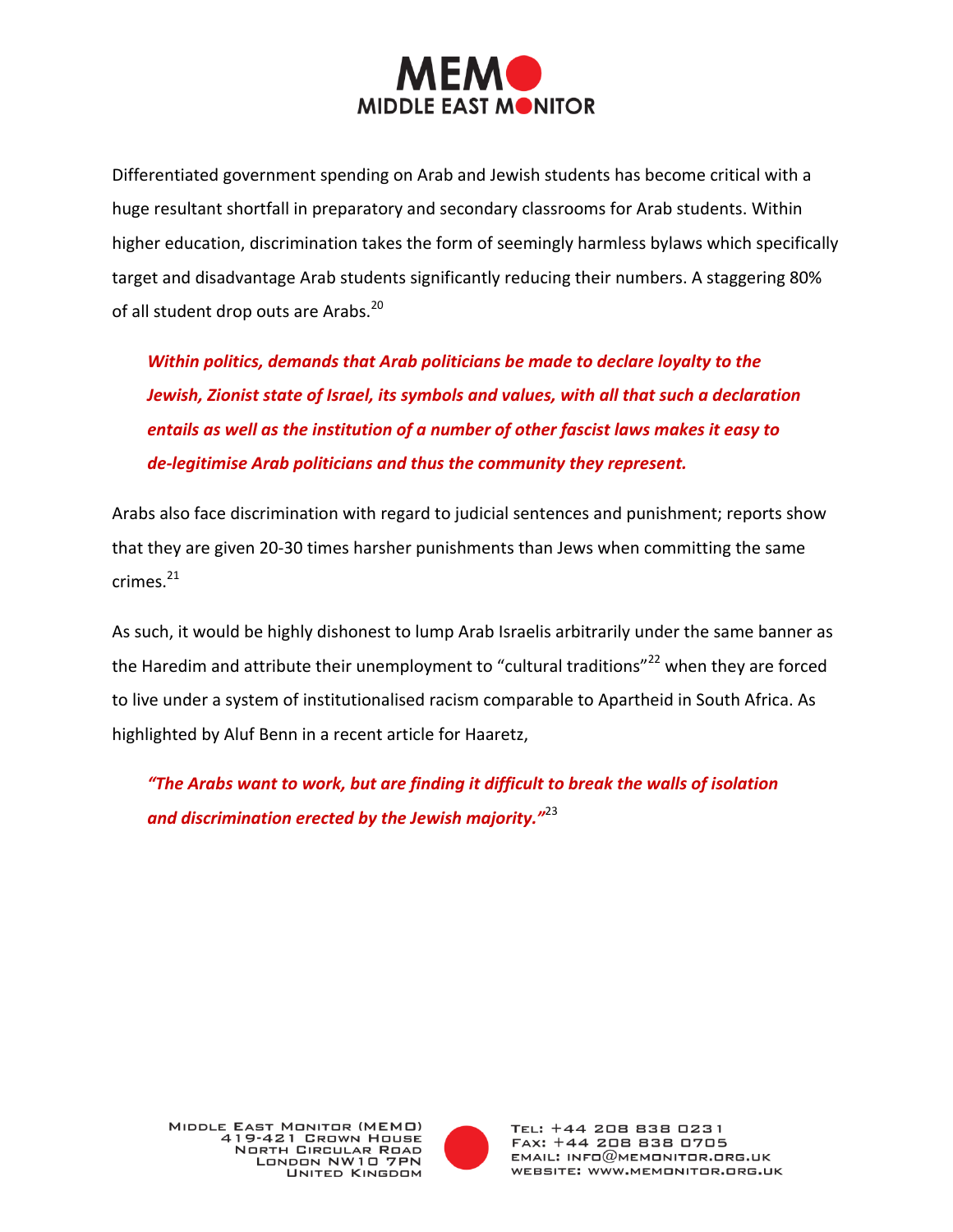

#### **The Quagmire of Demographics**

The crisis being faced by Israel is born of the fundamental inequality inherent in settler colonial Zionist ideology at the core of which is an immutable commitment to the Jewish character of the State; in other words, Zionism's demand for total Jewish hegemony over non-Jews. Leaving aside certain other ideological considerations, the situation with the Haredim has been allowed to spiral out of control as they are credited with preserving Israel's Jewish identity through their proclivity and thus balancing out the demographic challenges posed by Arabs. On the one hand, the state has sought to provide unmerited privilege to one ethno-religious group while deliberately and fatally under-privileging another. Against the backdrop of a purportedly ethnic blind democracy, the Jewish identity of Israel and the ensuing policies and practices are legally, morally and politically indefensible.

Israel's obsessive concerns about demographics have led to a plethora of catastrophic decisions and measures including the construction of the Apartheid wall, the continued occupation of Palestinian land, illegal settlement expansion, Judaisation efforts and ethnic cleansing to name but a few; the outcome is that Israel's legitimacy on the world stage hangs by a thread.

The decline in overall Jewish births as compared to a rise in births among Arabs and no indication that decades worth of demographic planning by the government aimed at encouraging Arab migration are bearing fruit, Israel appears to have hit itself twice with the same stone. Moreover, in order to fulfil Zionism's demand for racial dominance, the state would be require to aggressively step-up its illegal and immoral policies while under the microscope of the international community.

The looming spectre of economic crisis and moral bankruptcy is driving many working, taxpaying Jewish Israelis to hastily migrate elsewhere.<sup>24</sup> There is over an estimated 750,000<sup>25</sup> Israelis living abroad, 60% of who live in North America<sup>26</sup>. An estimated 500,000 Israelis have US passports while many who do not, are applying for one. For a country with a population of roughly 7 million, such figures are quite significant indeed.

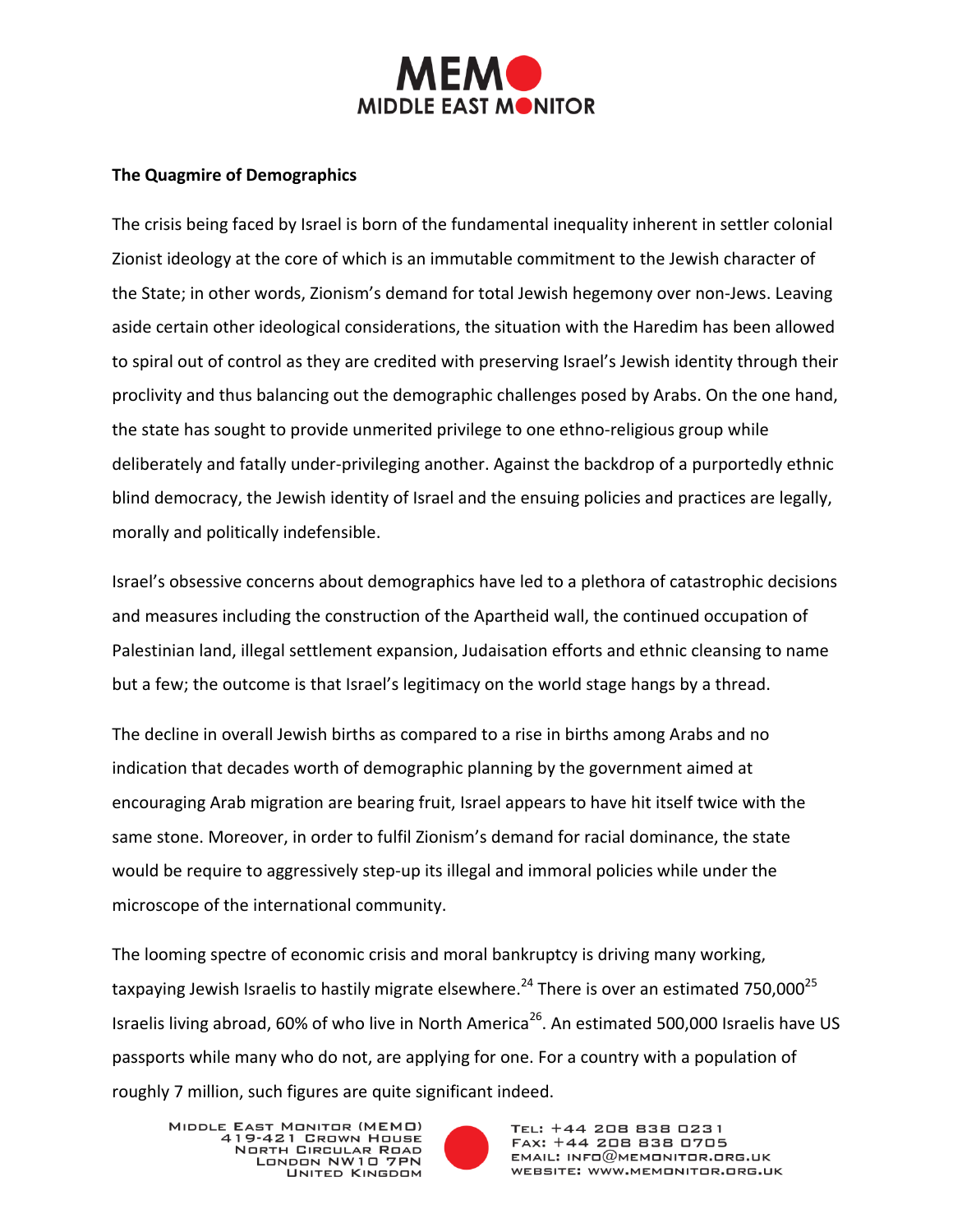

**Murphy's Law**

*"I don't believe in Western Morality" "Living by Torah Values will make us a light unto nations who suffer defeat because of disastrous morality of human invention."*<sup>27</sup>

Israel likes to portray itself as being a part of the western world; a western frontier in the 'clash of civilisations'. It sees its political survival as bound to the west and western support for it depends on its ability to perpetuate this notion. However, in more recent years and more so since the election of its current right wing government under Benyamin Netanyahu with its insistence on pursuing extreme, bizarre and unsustainable policies such as aggressive settlement expansion, and starving an entire civilian population in the Gaza Strip, western popular support for it is fast eroding being replaced by condemnation, calls for sanctions and boycott campaigns.

It is becoming increasingly difficult for Israel to convince the world of its western democratic credentials in the face of atrocities like the Gaza war, the blockade on Gaza and most recently the massacre of unarmed human rights activists causing the casual western observer to ask why the west is supporting such a regime. It is becoming increasingly evident that Israel's underlying ideological pinning is inconsistent with so called western values.

Currently, Israel's definition of racism excludes the most virulent form of all - religiously inspired racism. The increasingly pervasive political and social influence of religion and religious groups within Israeli society and politics cannot be overstated. The more the Jewish character of Israel is reinforced, the more its policies become guided by Jewish ideological considerations firmly rooted in religion. In the case of secular Jews, 'historic rights' take the place of ideology but which are themselves derived from religion and retain its dogmatic character. Religious rulings pertaining to non-Jews in matters of murder, genocide, hostility and violence, the boycotting of Arab labour, human rights issues and the social status afforded non-Jews under Jewish control, religious abuse and intolerance and much beside are all profoundly racist.

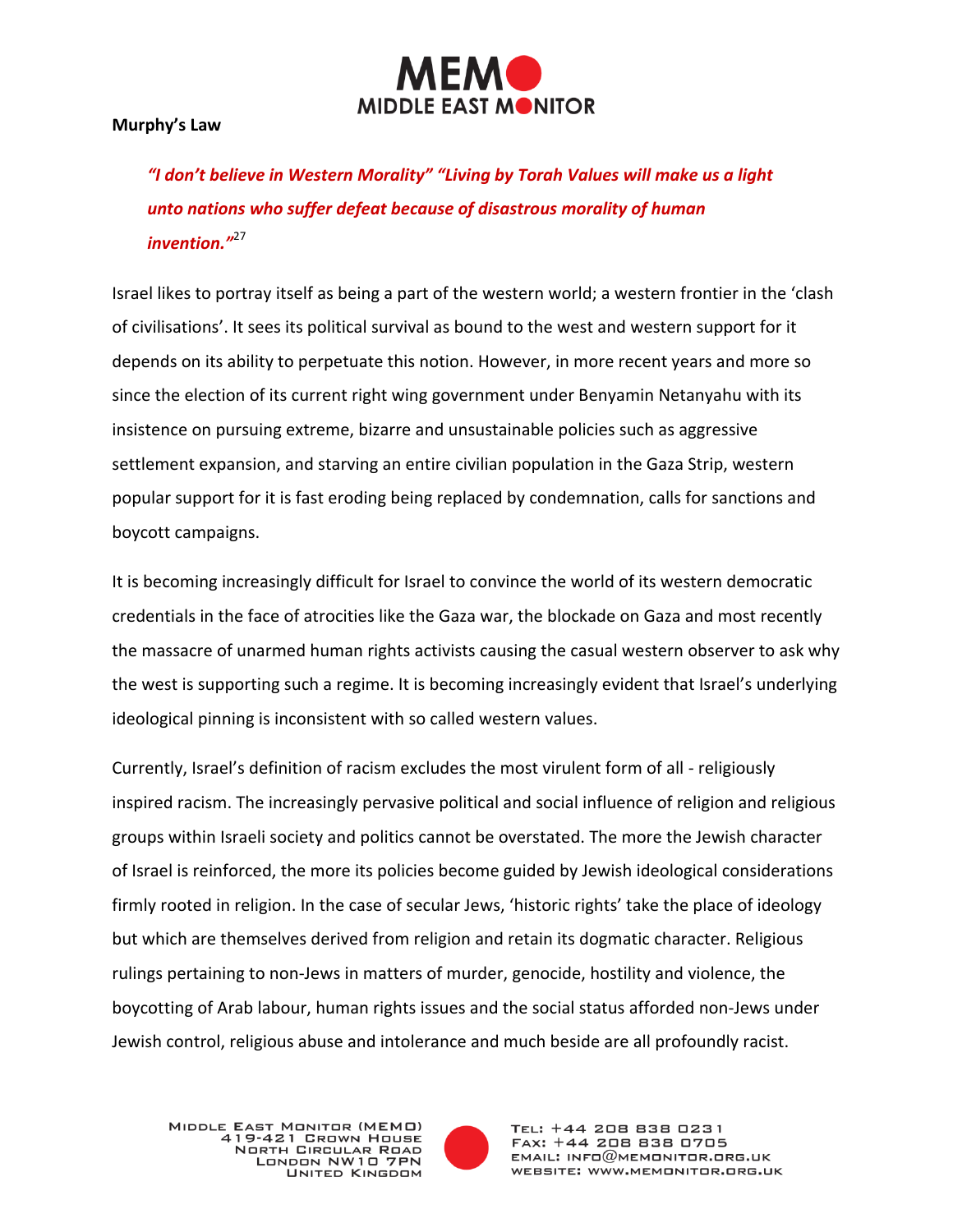

By any standard, Israel is a rogue state that continuously threatens its neighbours and according to David Gardner<sup>28</sup>, chief leader writer and associate editor of the Financial Times, it does little to discourage this widely held perception of itself. With the rise of the likes of ultraright wing settler and Foreign Minister, Avigdor Lieberman and the increasing power and demographic dominance of groups like the Haredim, the mild concern the international community has shown for the situation inside Israel to date should be turning to panic and decisive action round about now. What does it mean for other Middle Eastern states and the world at large when Israel's politicians and lawmakers are motivated by ideological considerations or secularised religious principles that effectively place Israel's equivalent of the Taliban in control? When violent terrorist campaigns such as the 'price tag' campaign, are formulated in and executed by Yeshivas and their students, can anyone realistically argue that a Madrassa in Peshawar is any different from a Yeshiva in Hebron?

*Must we see full scale Jewish religious fundamentalism take over in a nuclear Israel, before the international community is moved to action?*

#### **Conclusion**

In approximately three decades, three quarters of Israel's school aged population will be enrolled in either the Haredi or the Arab education system. In the case of the former, some will have a rudimentary knowledge of mathematics while others will have no secular or humanistic knowledge whatsoever and in the best case scenario will be able to make limited contributions to the labour force. Those emerging from the Arab system will be somewhat better off but will still be poorly educated and most likely disenfranchised. Both will be largely dependent on the welfare system putting an inordinate amount of strain on the economy eventually leading to its collapse. With the majority of the population belonging to the two groups not required to do military service, the army will effectively cease to function.

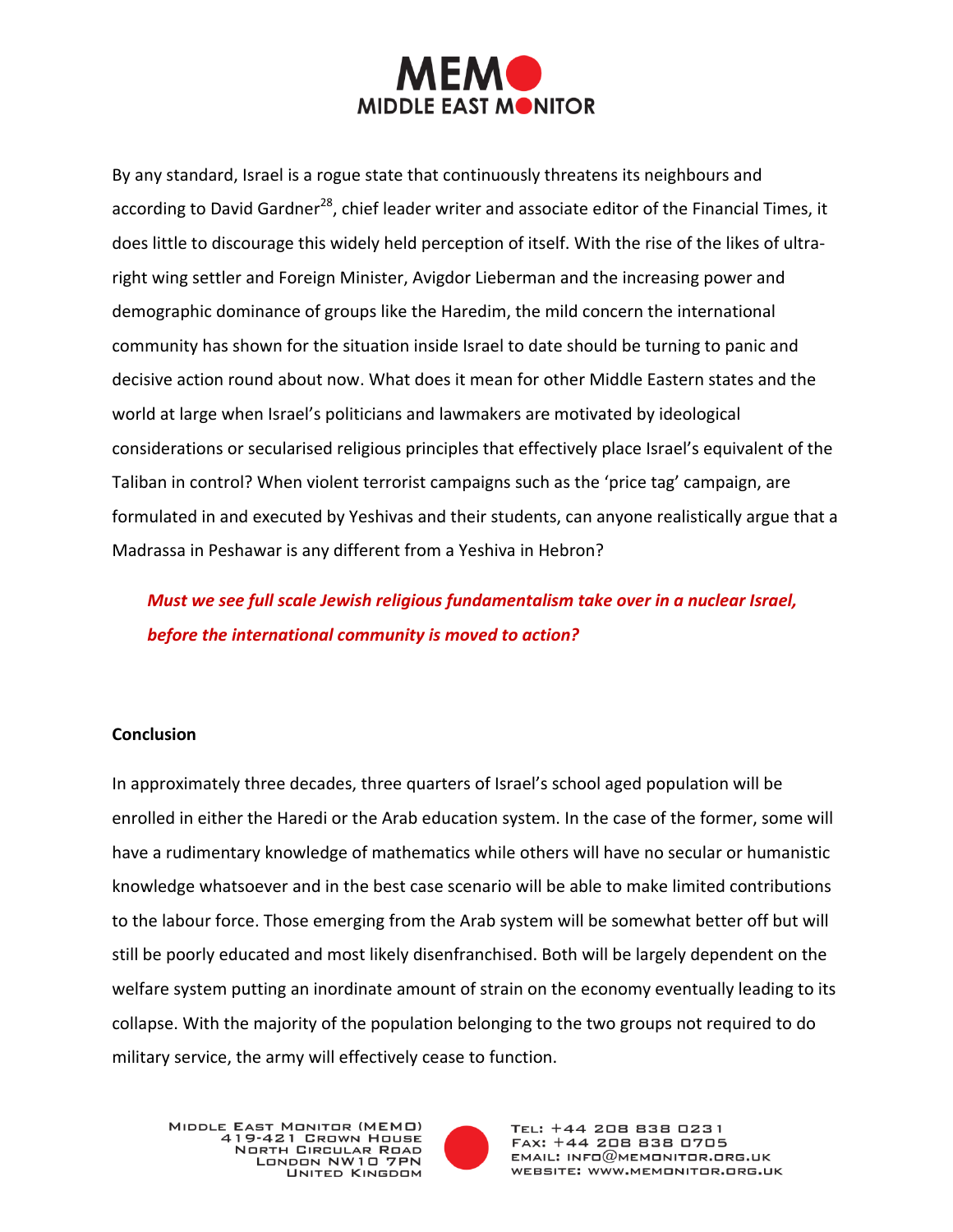

The economic situation faced by Israel is a direct consequence of Zionist policies and a system based on inequality and injustice. By extension, the economic, social and political institutions that emanate from it will be tinted in the same pallor. As history proves in the example of Apartheid South Africa among others, such a system is bound to fall sooner rather than later – unexpectedly and rapidly.

The OECD lost a vital opportunity to ensure Israel implemented the requisite reforms to their labour markets and further afield to ensure greater social and economic equality for the long suffering Palestinian Arabs of Israel. As it stands, Israel was allowed to get away with mere token gestures of meeting OECD conditions. Most significant is that it does not adhere to basic OECD values or have a commitment to pluralist democracy based on the rule of law and the respect of human rights.

With the increasing demographic and political dominance of religious groups in Israel who essentially live in another time period defiantly rejecting modern life while demanding the establishment of a theocratic, totalitarian state, the situation for Arabs in Israel and the Middle East as whole looks bleak. Moreover, the volatile situation that could ensue has the potential for disastrous global ramifications.

A report last year expressed the need for "an inexorable movement away from the two state solution to a one-state solution as the most viable model based on democratic principles of full equality that sheds the looming spectre of colonial apartheid while allowing for the return of the 1947-1948 and 1967 refugees. The latter being the precondition for sustainable peace in the region."<sup>29</sup> Without a just resolution for the Palestinians, an end to occupation and the establishment of a system based on genuine democracy, Israel will continue to face internal and external pressures that threaten its existence.